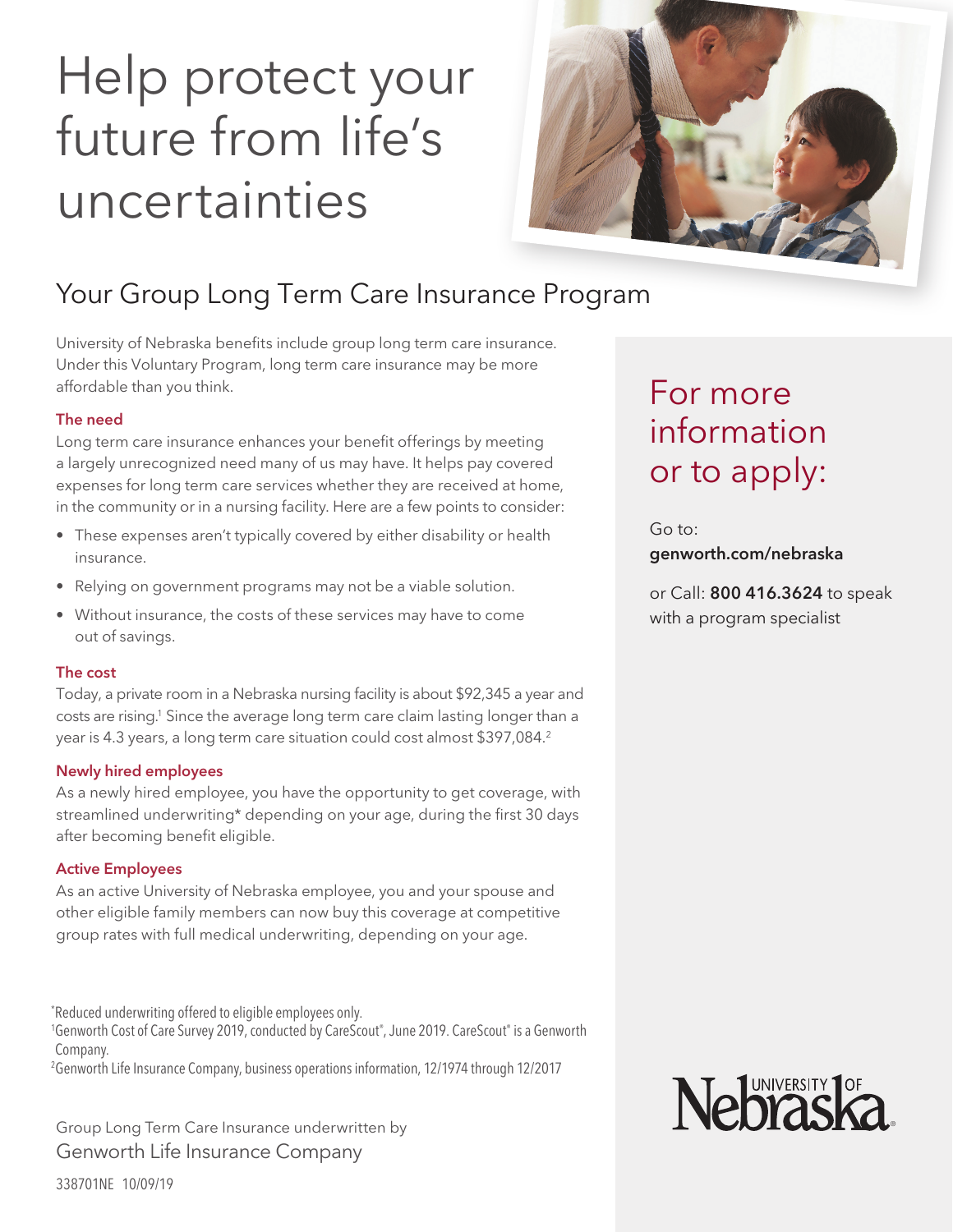# What are your choices?

#### **1** Choose a Daily Benefit

This is the maximum amount you'll be reimbursed each day for covered long term care expenses. You have the following choices.

|                                    | Will reimburse up to this amount for covered: |                             |                              |
|------------------------------------|-----------------------------------------------|-----------------------------|------------------------------|
| <b>Daily Benefit Choices</b>       | <b>Home Care</b>                              | <b>Assisted Living Care</b> | <b>Nursing Facility Care</b> |
| $\Box$ \$100/day                   | \$60/day                                      | \$100/day                   | \$100/day                    |
| $\Box$ \$150/day                   | \$90/day                                      | \$150/day                   | \$150/day                    |
| \$200/day                          | \$120/day                                     | \$200/day                   | \$200/day                    |
| Nebraska cost of care <sup>3</sup> | \$163/day                                     | \$126/day                   | \$253/day                    |

#### **2** Select a Coverage Maximum

Choose from one of the Coverage Maximums that corresponds to the Daily Maximum you selected above. The Coverage Maximum is the total amount of money available to reimburse you for covered expenses for the life of your coverage.

| <b>Daily Benefit Choices</b> | <b>Coverage Maximum Choices</b> |                  |                  |
|------------------------------|---------------------------------|------------------|------------------|
| \$100/day                    | $\Box$ \$73,000                 | $\Box$ \$109,500 | $\Box$ \$146,000 |
| \$150/day                    | $\Box$ \$109,500                | $\Box$ \$164,250 | $\Box$ \$219,000 |
| \$200/day                    | $\Box$ \$146,000                | $\Box$ \$219,000 | $\Box$ \$292,000 |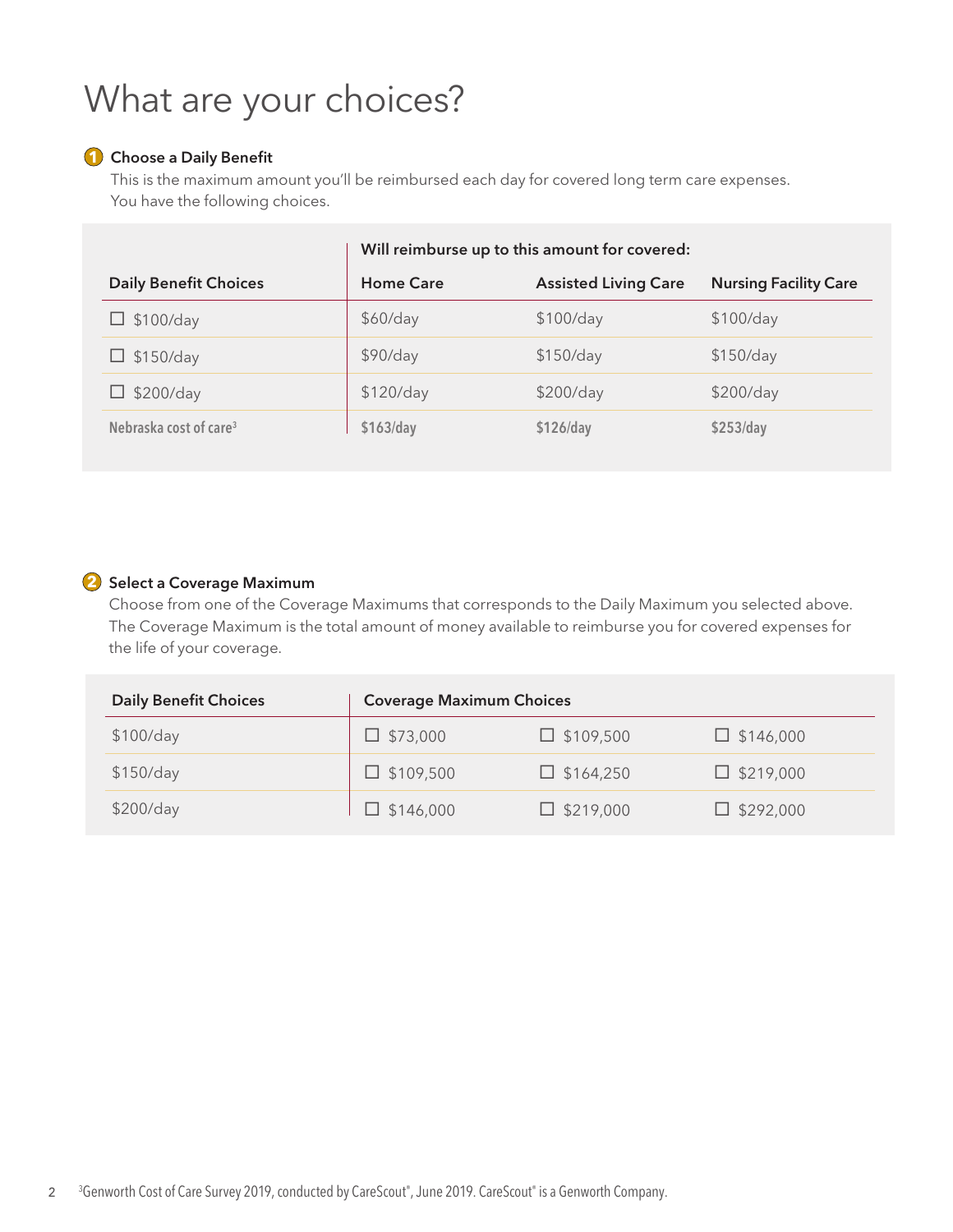#### **3** Choose a Benefit Increase Option

This program offers 3 Benefit Increase Options to help you protect against the rising cost of care:

#### □ Future Purchase Option

You have the option to "Buy More Coverage Over Time." Every three years, you will be offered additional coverage — as long as you're not in claims status. If you accept the offer, both your Monthly Benefit and your Total Coverage Maximum (less any claims paid) will increase by 5%, compounded annually. This feature is automatically included in your plan.

#### $\square$  Automatic 3% Increase for Life - Compound

Your Monthly Benefit and Total Coverage Maximum (less any claims paid) will automatically increase by 3% compound every year.

#### $\square$  Automatic 5% Increase for Life – Compound

Your Monthly Benefit and Total Coverage Maximum (less any claims paid) will automatically increase by 5% compound every year.

#### A simple solution can fit your needs and budget

It's easy to apply for coverage — and it may be more affordable than you think. You can tailor a plan to meet your individual needs and your budget. Go to the dedicated website to get a personalized quote.

|                       | A sampling of available plans for a 45 year old. <sup>4</sup> |           |           |
|-----------------------|---------------------------------------------------------------|-----------|-----------|
| Daily Benefit         | \$100                                                         | \$150     | \$200     |
| <b>Total Coverage</b> | \$73,000                                                      | \$109,500 | \$146,000 |
| Monthly Premium       | \$27.94                                                       | \$41.91   | \$55.88   |

### For more information or to apply:



Go to: genworth.com/nebraska

or Call: 800 416.3624 to speak with a program specialist

4Assumes the Future Purchase Option is included. The optional Non-Forfeiture Benefit is not included. These premiums are not guaranteed, and the insurer has the right to change rates in the future. While Genworth Life Insurance Company reserves the right to change future premiums for the Group Policy, your premiums will never increase solely due to changes in your age or your health status.